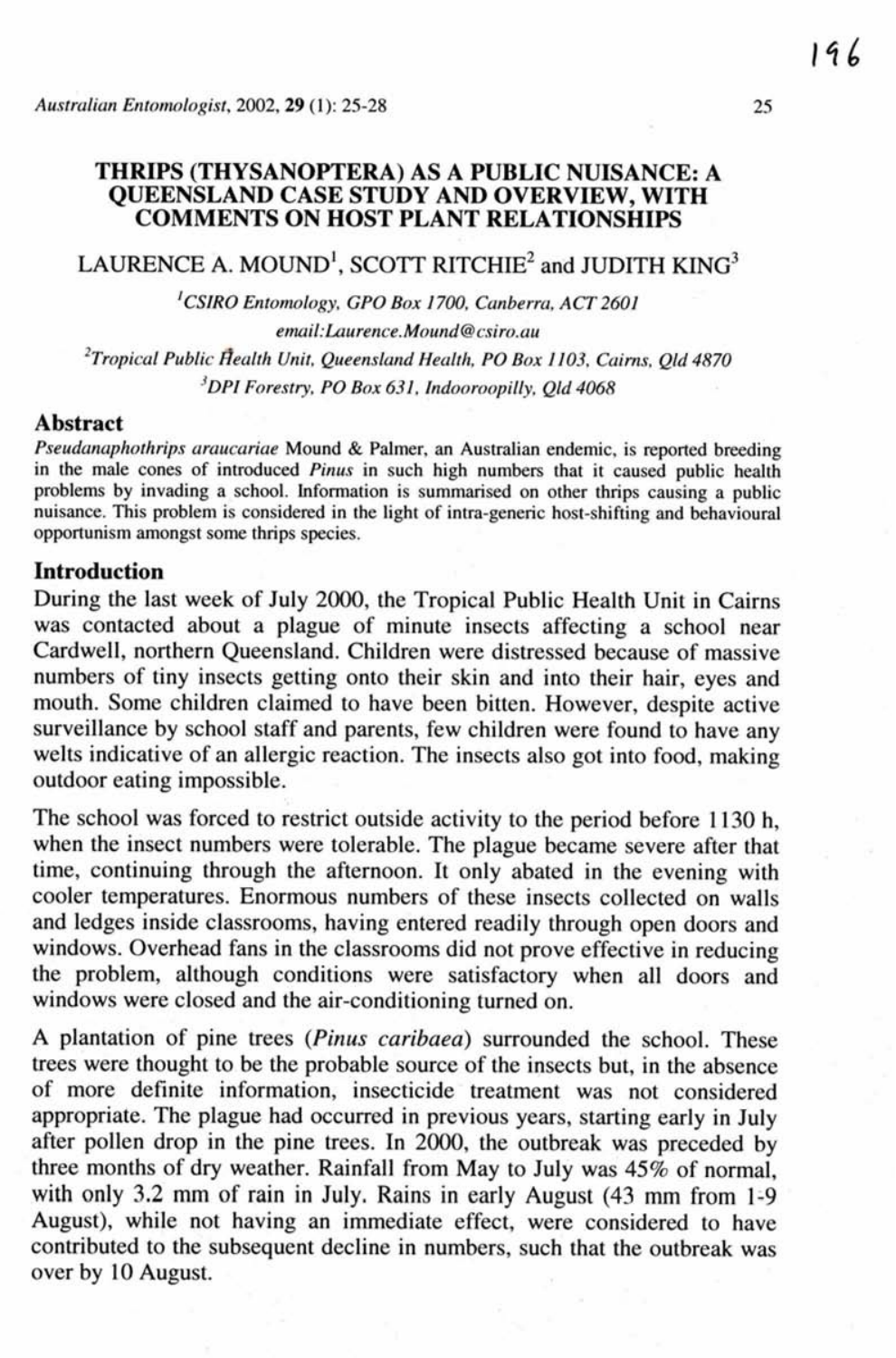The **insects** causing the problem at this school **were** identified subsequently **as**  a species of thrips in the family Thripidae, *Pseudanaphothrips araucariae* Mound & Palmer. This is a native Australian **species that was** described originally as breeding in the male cones of *Araucaria* bidwilii in southern Queensland (Mound **and** Palmer **1980).** However. in describing the **thrips**  species, the authors also recorded it from the male cones of *Araucaria hererophylla* in *the* Hawaiian Islands, whence presumably it had **been**  introduced.

More recendy, this thrips was found by the Queensland Department of Primary Industries Forestry staff to be breeding in **the** male cones of *Pinus tecunumanii* in the seed orchard at Cardwell. It **occurred** in such large numbers in these cones that fears **were** being **expressed** that it might reduce the pollen yield below critical levels. DPI Forestry staff reported that the thrips **swarmed** all over **them, but** that they were not bitten. The only other available records of this thrips are **also from** DPI Forestry staff, **who** have twice found it in large numbers at Imbil, southern Queensland, on *Araucaria cookii male* cones (28.xi.1979) and on *Araucaria cuminghamii* male *cones*  **(1** .ii.2001). Apart **from these** records nothing further is known about this insect **but** reports of **thrips as** a public **nuisance** when in large popuiations are more extensively documented.

# **Thrips as a public nuisance**

The standard textbook on medical insects (Lane and Crosskey 1995) refers to several species of thrips being of minor medical importance, but the **data** in **the book** is **derived Iargely from R.V. Southcott,** a medical practitioner in Adelaide, South Australia. Southcott ( 1986) published several personal observations on thrips attacks in Adelaide, together with a summary of a number of previously published comments. One of these **concerned** the late C.B. Williarns who, **many** years **ago** in London, recounted to one of us **(LAM)** an experiment **carried** out during his youth in Trinidad. He **allowed** a **thrips** of the family **Phlaeothripidae,** *Kamyothrips flavipes* (Jones), a **scale insect** predator, to **suck** blood from his wrist over a period of 30 minutes.

**A** rather similar **thrips,** *Haplorhripsfroggatti* **Hod,** the Black Plague **Thrips**  of Ausualia, causes occasional annoyance in dry **areas.** This species **breeds** in grasses **and** in years of good **grass growth** the populations of thrips increase dramatically, with mass flights occurring during subsequent dry weather. Vast numbers of this thrips then disperse and enter houses as well as crops. **Mass**  ernergences of this sort were reported **during the year 2000** in parts of Queensland **and Northern** Territory. following the **dry** weather that **occurred**  that year.

**A third mehr** of the family Phlaeothripidae that causes recurrent problems is *Gynaikothrips ficorum* (Marchal). This thrips induces leaf-roll galls on *Ficus microcarpa.* a **tree** that is widely planted throughout tropical and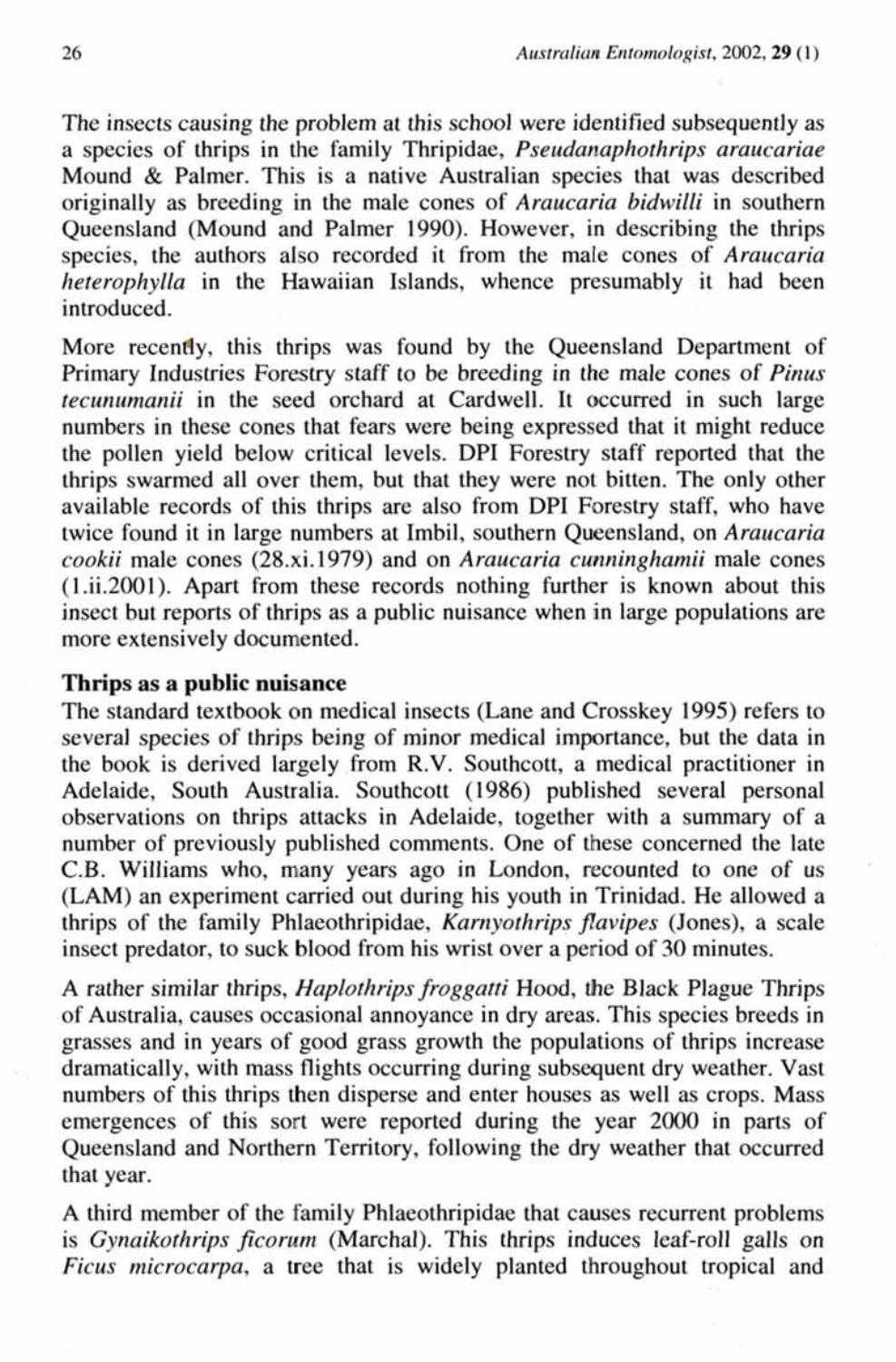subtropical countries. In Latin America, where these trees are common in town **and** village squares, local residents relaxing in their shade can be plagued by this thrips getting into their eyes and glasses of beer. The tree is widely planted in **gardens** around Australia, the thrips being reported occasionally as a local irritant in parts of New South Wales (Peter Gillespie, pers. comm.).

Amongst the members of the Thripidae, the other large family of Thysanoptera, *Limothrips cerealium* (Haliday) is the most frequently recorded species causing irritation. In Western Europe, this species frequently probes sweaty **skin** on stormy summer days, when the adults emerge from their cereal hosts in mass flights. This habit has earned the species the **common** name 'Thunder Fly'. Other species of Thripidae that occur in large numbers and have been noted to cause problems of skin irritation through the probing of adults, are *Franktiniella bispinosu* (Morgan) in Florida, *Thrips tabaci* Lindeman in California, Thrips major Uzel in Germany and *Thrips*  imaginis Bagnall in South Australia. According to Southcott (1986), the earliest published record of thrips causing irritation was **from** Paris in 1902, the species involved being *Melanthrips fuscus* (Sulzer), a common member of the Melanthripidae.

Mass flights of thrips also **give** rise to complaints, in various countries, of freshly laundered clothes being soiled whilst drying. This is a common problem in southern Australia with the Plague Thrips, *Thrips imaginis. A*  more serious effect of these mass flights is the nuisance caused by large numbers of adults triggering smoke-detector fire alarms (Lewis **1997),** thus causing considerable distress in hospitals and old peoples' homes. This **is**  particularly important with *Limothrips* cerealium in Western Europe, a species notorious for its thigrnotactic behaviour. Each summer adults crawl into minute spaces to over-winter. They **can** then be found in many unlikely situations, the following being **some** of the places noted during routine identifications over many years: under glass of framed pictures, in backs of brooches in museums, inside stored polystyrene blocks intended for building insulation, within factory **sealed** hypodermic syringes and tampons, **and** on tissue cultures in sterile laboratories with a double-scrubbed air supply.

# **Intra-generic** host-plant diversity

This record of a *Pseudanaphothrips* species **becoming** *a* public nuisance **draws** attention to the interesting biological phenomenon of host-shifting. Biologists commonly expect that species within a single genus will exhibit similar biological characteristics, such that congeneric species are commonly predicted to breed on host plants that are related to each other. There are several examples of such host-relationships amongst Australian Thysanoptera, including *Dichromothrips* species in the flowers of orchids, *Odontothripiellu*  species in pea flowers and several genera of Phlaeothripidae on *Acacia*